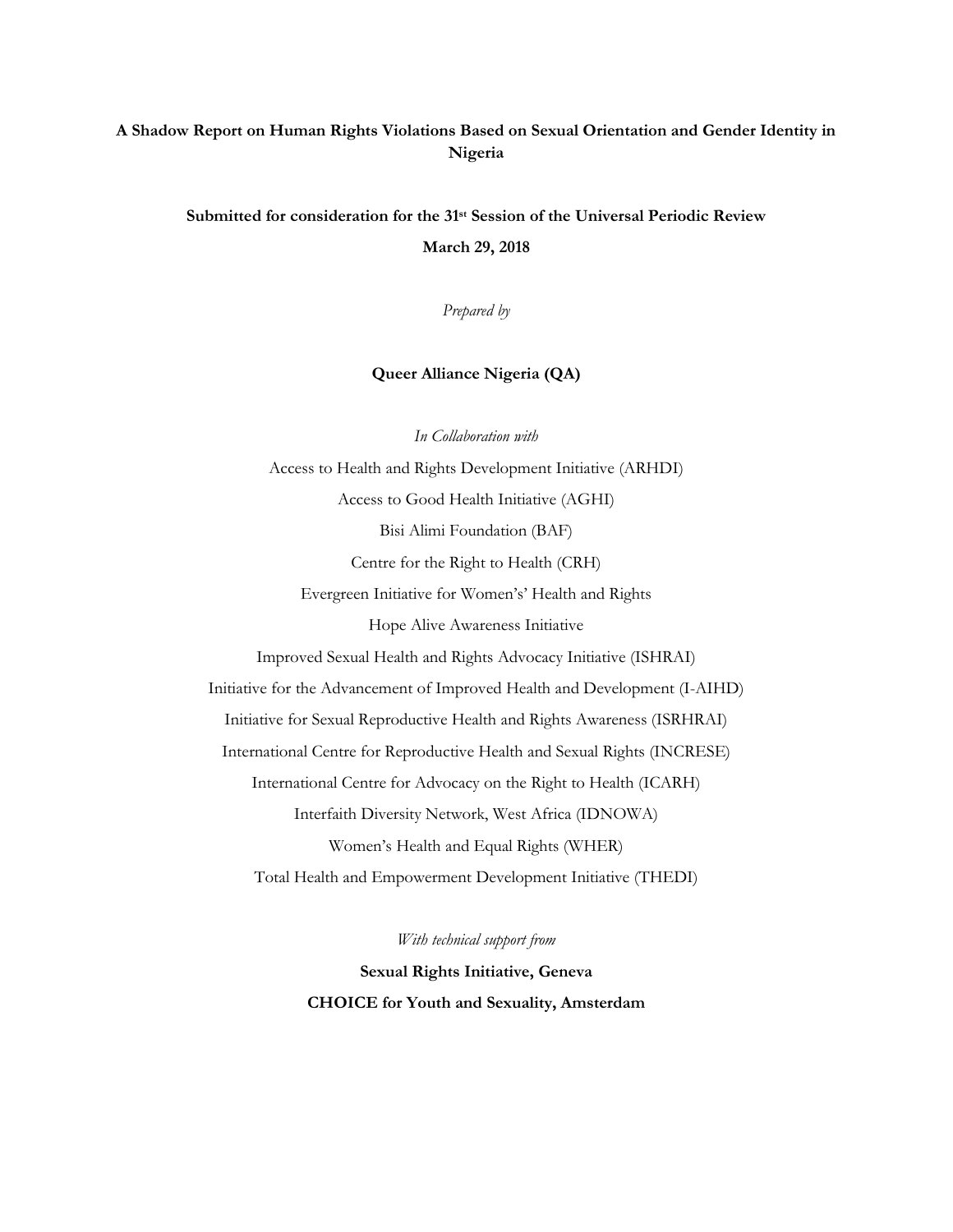**Key Words:** LGBT, Same Sex Marriage Prohibition Act, 2014, Violence against Persons Prohibition Act, 2015, Anti-Torture Act, 2017, Gender and Equal Opportunities Bill

## **1. Introduction**

This stakeholder report is a collaborative effort, led by Queer Alliance Nigeria (QA) in collaboration with the International Centre for Sexual Reproductive Health Rights (INCRESE), Development AID International, Women Health and Equal Rights, (WHER), Total Health and Empowerment Development Initiative (THEDI), Hope Alive Awareness Initiative (HAI), Interfaith Diversity Network, West Africa (IDNOWA) Bisi Alimi Foundation (BAF), Centre for the Right to Health (CRH), Access to Health and Rights Development Initiative (ARHDI), Access to Good Health Initiative (AGHI), Initiative for Improved Sexual Health and Rights (ISHRAI), Initiative for the Advancement of Improved Health and Development, )I-AIHD), International Centre for Advocacy on the Right to Health (ICARH), Interfaith Diversity Network, West Africa (IDNOWA), Initiative for Sexual Reproductive Health and Rights Awareness (ISRHRAI), Total Health and Empowerment Development Initiative (THEDI), with technical support from CHOICE for Youth and Sexuality in Amsterdam and the Sexual Rights Initiative, in Geneva. The report covers the period from 2014-2018; detailing progress as well as retrogressive measures adopted by the Federal Government of Nigeria, impacting the human rights of persons because of their perceived or actual sexual orientation and/or gender identity.

Since the last Universal Periodic Review of Nigeria in 2014, retrogressive laws such as the Same Sex Marriage Prohibition Act, 2014 (SSMPA)<sup>1</sup> as well as progressive legislations such as the Violence against Persons' Prohibition Act, 2015 (VAPP)<sup>2</sup>, the Anti-HIV Discrimination Act and the Anti-Torture Act, 2017<sup>3</sup> have been passed into law. In addition, the Gender and Equal Opportunities Bill passed through second reading in the Nigerian Senate but was rejected on grounds of sexual orientation and sex work<sup>4</sup> . Therefore, whilst there have been some considerable and commendable initiatives by the Nigerian government, violence, stigma and discrimination continue to affect the lived realities of persons who identify as lesbian, gay, bisexual and trans (LGBT). This report provides information on violations of human rights in four specific areas stemming from these retrogressive laws:

- 1. Violence based on perceived or real sexual orientation,
- 2. Violations of the Right to Privacy
- 3. Arbitrary Detention

 $\overline{a}$ 

4. Denial of Rights to freedom of Association and Peaceful Assembly

Whilst the report is not exhaustive, it illustrates the failure of the Nigerian government in protecting, fulfilling and respecting the human rights of its citizens, including LGBT citizens thereby contravening its obligations under international human rights law.

<sup>&</sup>lt;sup>1</sup> Same Sex Marriage Prohibition Act, 2014, [www.lawnigeria.com/LawsoftheFederation/Same-Sex-Marriage-](http://www.lawnigeria.com/LawsoftheFederation/Same-Sex-Marriage-Prohibition-Act,-2014.html)[Prohibition-Act,-2014.html](http://www.lawnigeria.com/LawsoftheFederation/Same-Sex-Marriage-Prohibition-Act,-2014.html)

<sup>&</sup>lt;sup>2</sup> Violence against Persons Prohibition Act, 2015, [www.lawnigeria.com/LawsoftheFederation/Violation-Against-](http://www.lawnigeria.com/LawsoftheFederation/Violation-Against-Persons-(Prohibition)-Act,2015.html)[Persons-\(Prohibition\)-Act,2015.html](http://www.lawnigeria.com/LawsoftheFederation/Violation-Against-Persons-(Prohibition)-Act,2015.html)

<sup>3</sup> Anti-Torture Act, 2017, [http://lawnigeria.com/2018/01/2018-2016-laws-of-nigeria-enacted-by-the-8th-national](http://lawnigeria.com/2018/01/2018-2016-laws-of-nigeria-enacted-by-the-8th-national-assembly/)[assembly/](http://lawnigeria.com/2018/01/2018-2016-laws-of-nigeria-enacted-by-the-8th-national-assembly/)

<sup>&</sup>lt;sup>4</sup> Gender and Equal Opportunities Bill, [http://placng.org/wp/2016/09/gender-and-equal-opportunities-bill-scales](http://placng.org/wp/2016/09/gender-and-equal-opportunities-bill-scales-second-reading-in-senate/)[second-reading-in-senate/](http://placng.org/wp/2016/09/gender-and-equal-opportunities-bill-scales-second-reading-in-senate/)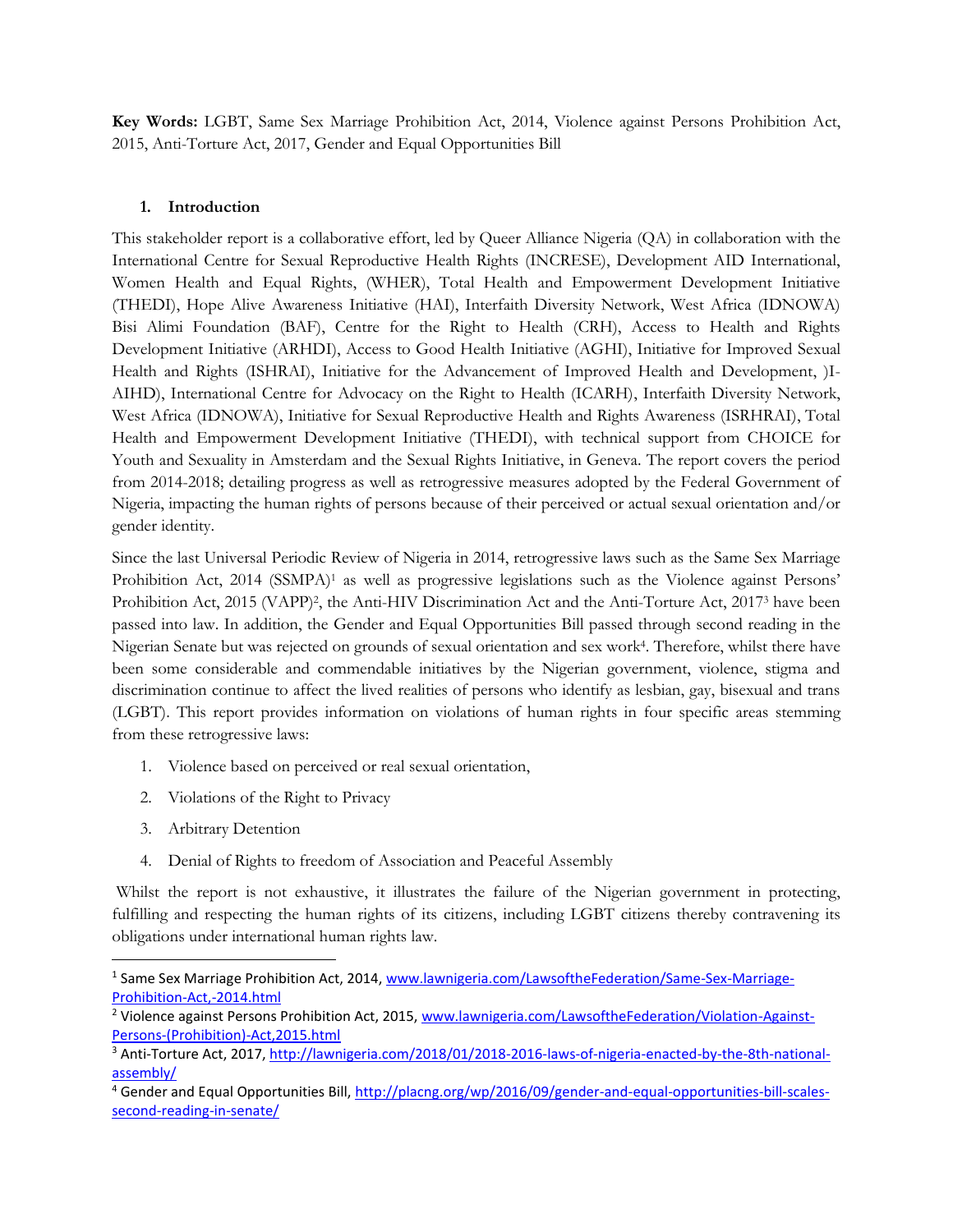### **2. Legal and Social Context Analysis on LGBT Rights in Nigeria**

Between 2015 and 2017, Nigeria has recorded some progress in addressing human rights protections for its citizens. This progress includes the signing into law of the Violence against Persons Prohibition (VAPP) Act, 2015, the Anti- HIV Discrimination Act and the Anti-Torture Act, 2017. Thus, it is commendable that the Nigerian government is working to ensure that its obligations to international human rights standards are upheld. However, within this terrain of laws that aim to ensure that human rights enable socio-political and economic development, there has been passage of retrogressive and draconian laws that makes it possible for some Nigerian citizens who identify as LGBT to experience violence and human rights violations with impunity. These new laws are reinforced by existing colonial era laws which regulate consensual same sex activities and religious based laws which provide capital punishment for the crime of homosexuality.

On January 7, 2014, the Nigerian government passed into law the Same Sex Marriage Prohibition Act, 2014 (SSMPA). The Same Sex Marriage Prohibition Act, 2014 defines marriage as a relationship between a man and a woman. Section 4 and 5 of the Same Sex Marriage Prohibition Act, 2014 criminalizes and penalizes public amorous relations directly and indirectly, as well as the support; sustenance or organizing on issues pertaining to LGBT rights, and witnessing, aiding or abetting on this issue. In practice, the Same Sex Marriage Prohibition Act, 2014 curtails fundamental rights to peaceful assembly and association, security of the person, freedom of expression and opinion and impact on the right to health of LGBT persons. It needs to be noted that there was never a time in the history of the country where same sex marriage has been publicly or privately advocated for by civil society or any other group

The Same Sex Marriage Prohibition Act, 2014 and Section 214-217 of the Criminal Code have a substantive negative impact on the lived socio-political and economic realities of persons who identify as LGBT in the country. Data collected by LGBT led organizations show that violence, illegal arrest, arbitrary detention, family rejections, infringement of privacy rights, inadequate access to sexual and reproductive health rights information and services, workplace discrimination, verbal assault, blackmail and extortion, police harassment, stigma and discrimination from healthcare providers and other violations of fundamental freedoms are daily occurrences in the lives of LGBT persons. In 2017, LGBT organizations recorded more than 250 cases of human rights abuses, perpetrated by both state and non-state actors<sup>5</sup> . In addition, a report published by Queer Alliance Nigeria details the impact of denial of the right to freedom of association and peaceful assembly and the right to security of the person on grounds of sexual orientation and gender identity<sup>6</sup> .

Public morality, traditions and culture have been used as a pretense to pass into law the Same Sex Marriage Prohibition Act and to violate the fundamental human rights of LGBT persons in Nigeria. The criminalization and penalization of consensual same sex relations between adults and the widespread violations related to this, demonstrate the deep-rooted aspects of homophobia, transphobia, patriarchy and legislative impunity that exists in Nigeria.

Whilst no international, regional or national courts have made rulings in regards to the constitutionality of the Same Sex Marriage Prohibition Act, 2014, a motion brought before a Federal High Court in Abuja in 2015 by

<sup>&</sup>lt;sup>5</sup> TIERs 2017, The Initiative for Equal Rights, 2017 Report on human rights violations based on sexual orientation and gender identity in Nigeria[, www.initiative4equality.org](http://www.initiative4equality.org/)

<sup>6</sup> Queer Alliance Nigeria, 2017 Report on Freedom of Assembly and Peaceful Association and the Right to Security of the Person, [www.queeralliancenigeria.wordpress.com](http://www.queeralliancenigeria.wordpress.com/)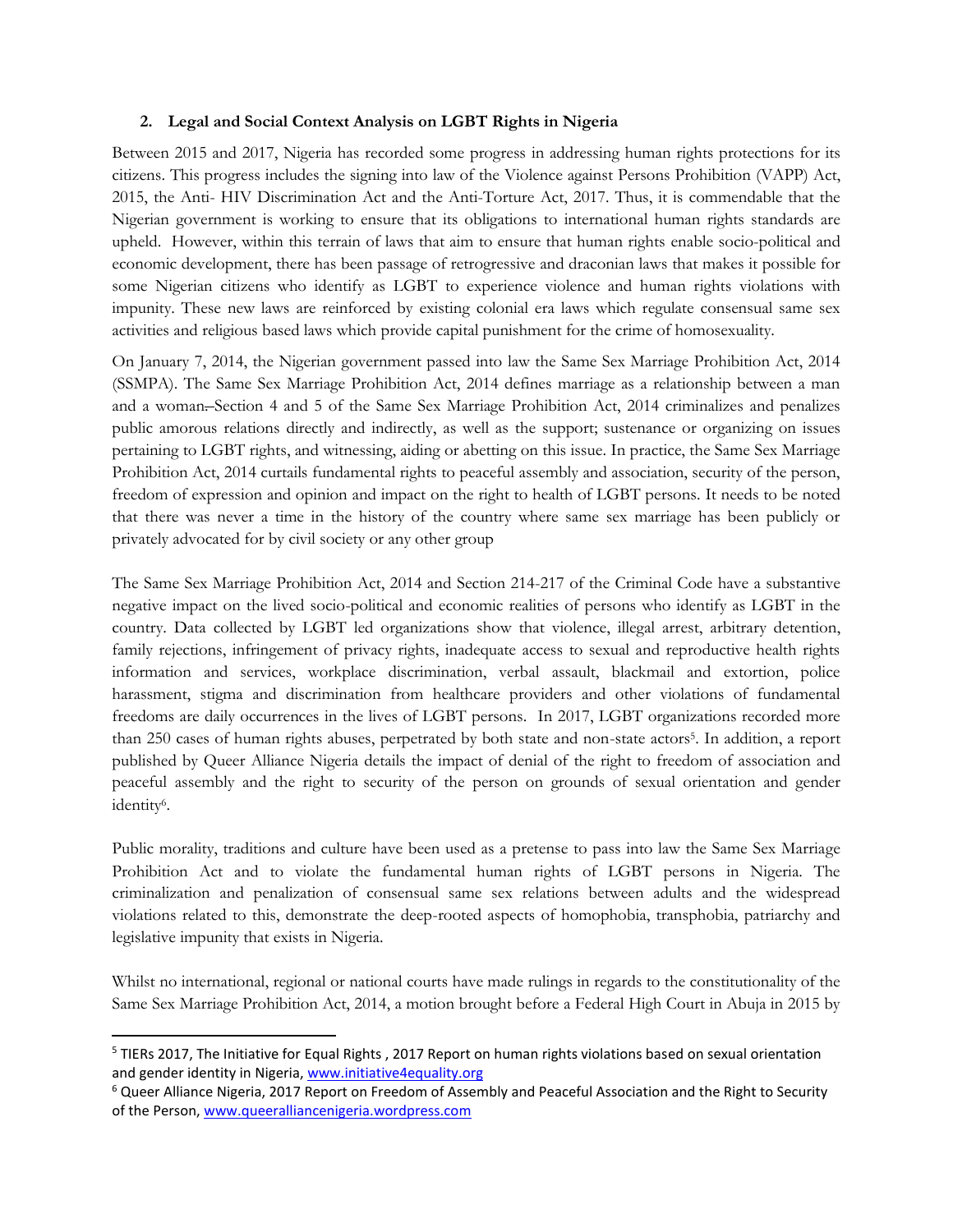Barrister Teriah Joseph Ebah on the Same Sex Marriage Prohibition Act was thrown out on grounds of locus standi<sup>7</sup> , in that the bearer of the suit was not affected by the said law and had no legal standing to challenge the Same Sex Marriage Prohibition Act before the Federal High Court. Thus, the first legal challenge to the constitutionality of the Same Sex Marriage Prohibition Act suffered set back on grounds that a non-gay man had filed the suit and was not affected by the provisions of the law. This dismissal of the suit by the court is in itself against the fundamentals of justice and the right of all Nigerians as equal before the law. The rejection of the case by the Federal High Court also defies the intersectionality and the indivisibility of human rights and derogates the right of individuals who are not members of a particular group to legally challenge the constitutionality of discriminatory provisions. This rejection can also be cited as future reference in other cases of litigation for constitutional rights brought before a court by an individual who is not a member of a particular group.

In protecting, fulfilling and respecting human rights for all its citizens without distinction of any kind, Nigeria's national laws must be in conformity with international human rights laws, which protect from all forms of discrimination, especially human rights treaties signed and ratified by Nigeria and especially in line with the provisions of the Chapter IV of 1999 Constitution as amended. Chapter IV of the Constitution of the Federal Republic of Nigeria provides for the right to life, privacy, health, association and peaceful assembly, dignity of the persons, equality before the law and other such fundamental freedoms as contained in the Universal Declaration of Human Rights.

The Violence against persons Prohibition Act, 2015, which cites sexuality as a protected ground from violence has not had substantive positive effects on the lived realities of LGBT persons who continue to experience mob justice and the perpetrators of violence against LGBT persons are not prosecuted in accordance with the provisions of the law. In addition, Section 37 of the Violence against Persons Prohibition Act, 2015, limits the applicability of the law to persons residing within the Federal Capital Territory only. Consequentially, punitive laws such as the Same sex Marriage Prohibition Act, 2014 and the 'offences against the order of nature', found in Section 214-217 of the Criminal Code of Nigeria has led to migration of LGBT youths to safer territories where discrimination and violence on grounds of sexual orientation and gender identity is prohibited by law.

Furthermore, the Nigerian Parliament refused to pass into law the Gender and Equal Opportunities Bill on grounds that it will promote lesbianism and prostitution<sup>8</sup>, a direct affront to women's human rights. The Gender and Equal Opportunities is a bill that aims to bridge the gap in gender inequalities whilst also addressing issues of discrimination based on gender in the workplace and other sectors of the Nigerian society. Therefore, the decision of the Nigerian parliament not to pass this bill into law on grounds of the promotion of lesbianism is discriminatory in itself towards women regardless of their sexual orientation. The citing of lesbianism and prostitution as a ground for the rejection of the Gender and Equal Opportunities Bill shows deep-rooted patriarchy and unhealthy masculinities are pervasive within the Nigeria context. Given that Nigeria is a signatory to the Convention on the Elimination of all forms of Discrimination against

<sup>&</sup>lt;sup>7</sup> Same Sex Marriage Prohibition Law suit thrown out on grounds of locus standi,

[https://www.vanguardngr.com/2014/03/uk-based-nigerian-asks--to-court-declare-saex-marriage-law](https://www.vanguardngr.com/2014/03/uk-based-nigerian-asks--to-court-declare-saex-marriage-law-unconstitutional-null-void/)[unconstitutional-null-void/](https://www.vanguardngr.com/2014/03/uk-based-nigerian-asks--to-court-declare-saex-marriage-law-unconstitutional-null-void/)

<sup>&</sup>lt;sup>8</sup> Nigerian Parliament refuses Gender and Equal Opportunities Bill on grounds of promotion of lesbianism and prostitution. [https://www.premiumtimesng.com/regional/ssouth-east/201751-senators-fear-gender equality -bill](https://www.premiumtimesng.com/regional/ssouth-east/201751-senators-fear-gender%20equality%20-bill-will-turn-women-prostitute-lesbians-senator-abaribe.html)[will-turn-women-prostitute-lesbians-senator-abaribe.html.](https://www.premiumtimesng.com/regional/ssouth-east/201751-senators-fear-gender%20equality%20-bill-will-turn-women-prostitute-lesbians-senator-abaribe.html)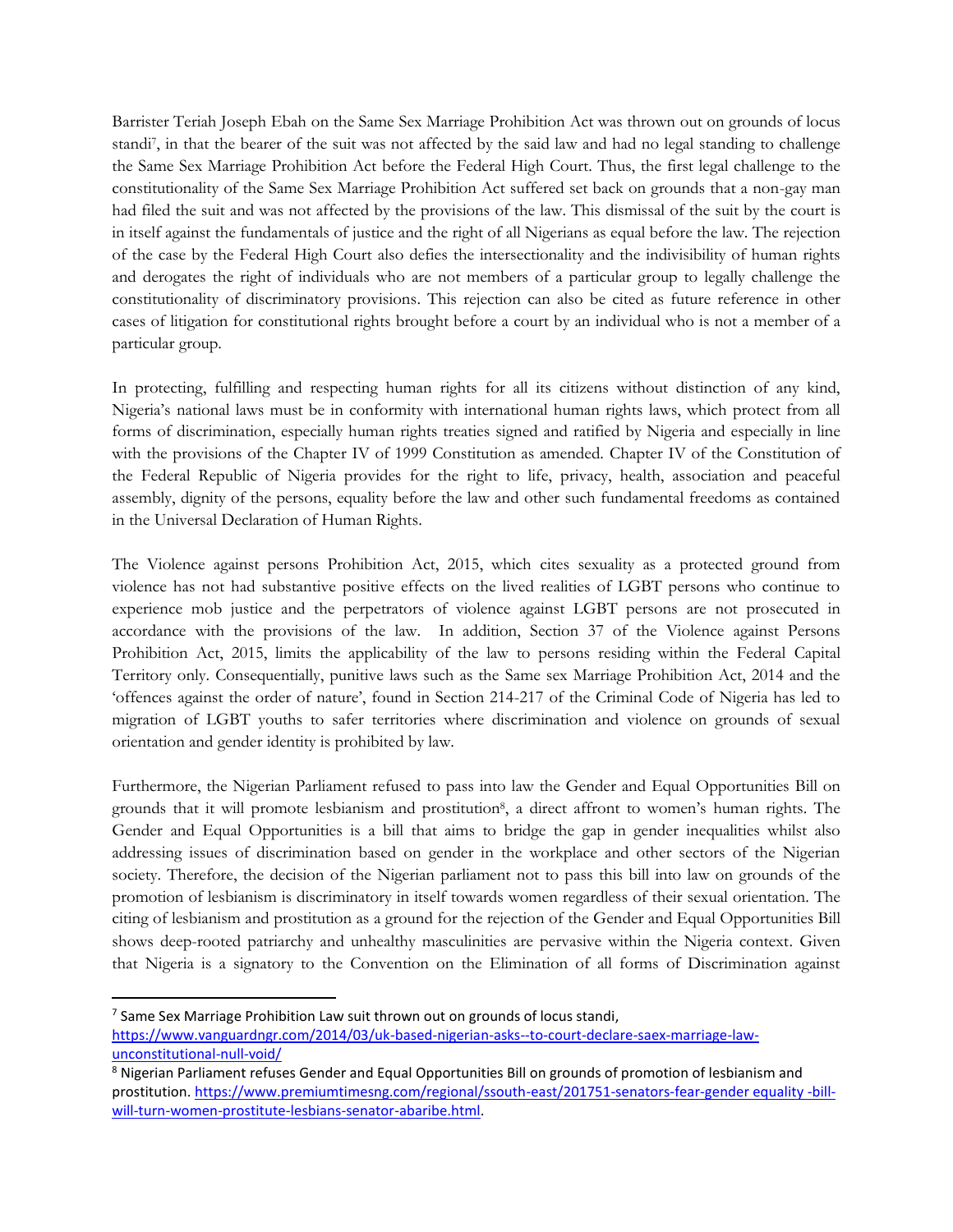Women, the Gender and Equal Opportunities Bill is an essential means of ensuring that women's human rights are respected, protected and fulfilled at the national level.

The pervasive nature of violence based on perceived or real sexual orientation and gender identity prompted the African Commission on Human and Peoples' Rights to adopt Resolution 275<sup>9</sup> at its 55th Ordinary Session in Luanda, Angola, calling on state parties to the African Charter on Human and Peoples' Rights to put in place mechanisms that protect citizens from violence experienced as a result of sexual orientation and gender identity. The African Charter on Human and Peoples Rights is part of national laws<sup>10</sup>, domesticated through an Act of the Nigerian National Assembly as the African Charter on Human and Peoples Rights (Ratification and Enforcement) Act, and as such the resolution of the African Commission on Human and Peoples Rights admonish the Government of Federal Republic of Nigeria, to ensure that its citizens are protected from violence regardless of their sexual orientation and gender identity. This resolution of the African Commission was a milestone in the commitment of the Commission towards the fulfillment of its mandate without distinction of any kind. The Nigerian government has since taken a bold step in addressing violence against its citizens through the passage into law of the Violence against Persons' Prohibition Act, 2015, explicitly stating sexuality as a protected category. However, the continued existence of laws such as the Same Sex Marriage Prohibition Act and the Section 214-217 of the Criminal Penal Code are incompatible with the provisions of the Violence against Persons Act, 2015.

<sup>9</sup> African Commission on Human and Peoples Rights, Resolution 275 on Protection against Violence and other Human Rights Violations against Persons on the basis of their real or imputed Sexual Orientation or Gender Identity[. http://www.achpr.org/sessions/55th/resolutions/275](http://www.achpr.org/sessions/55th/resolutions/275)

<sup>&</sup>lt;sup>10</sup> Laws of the Federation of Nigeria 1990, African Charter on Human and Peoples Rights (Ratification and Enforcement) Act,

[http://www.nigerialaw.org/African%20Charter%20on%20Human%20and%20Peoples'%20Rights.htm](http://www.nigerialaw.org/African%20Charter%20on%20Human%20and%20Peoples)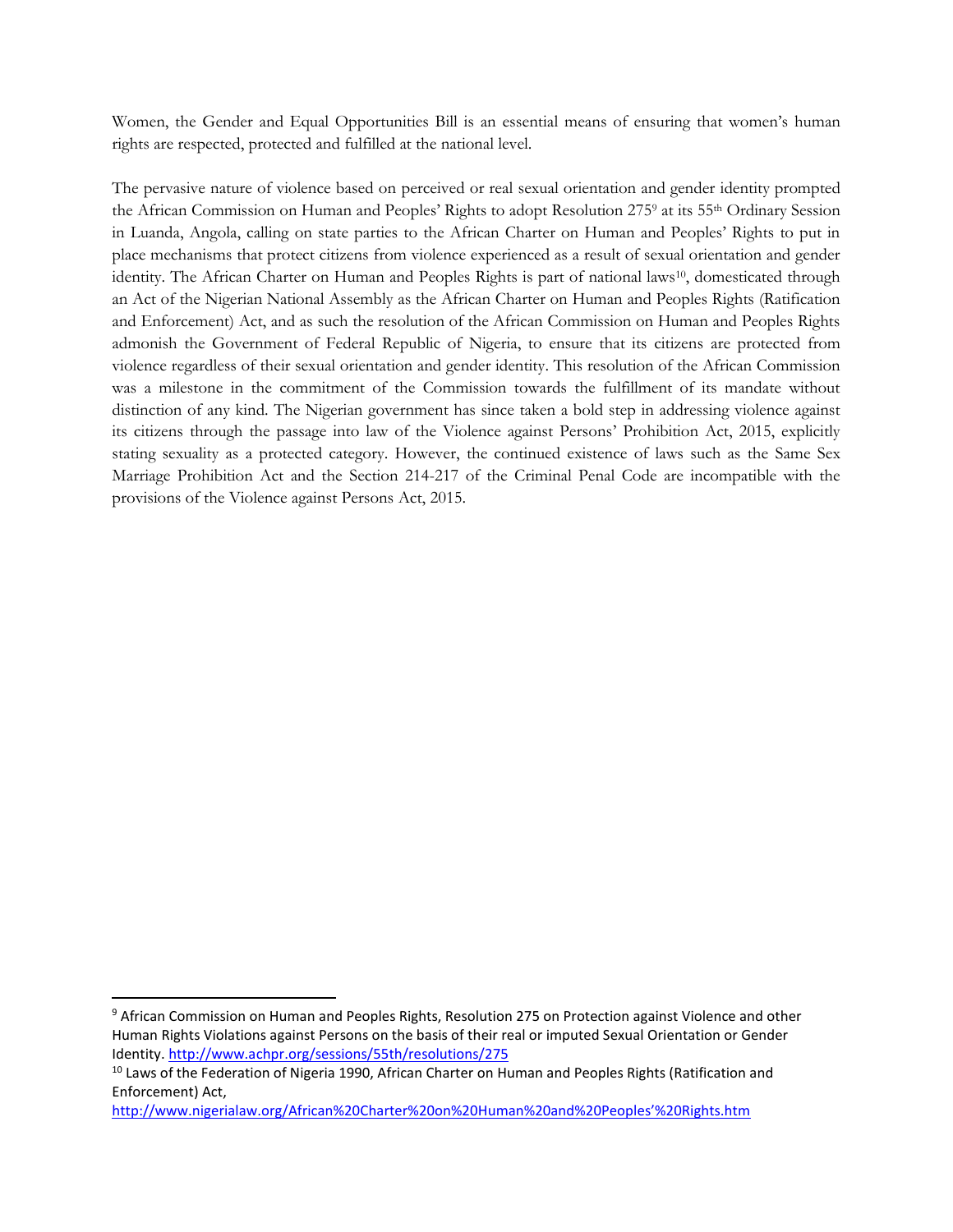#### **3. Problem Identification for Specific Issues**

Chapter IV of the 1999 Constitution (as amended) of the Federal Republic of Nigeria<sup>11</sup> provides for the protection of fundamental rights for all citizens of Nigeria, without distinction of any kind. However, the Same Sex Marriage Prohibition Act, 2014 in addition to Section 214-217 of the Criminal Penal Code<sup>12</sup> and the Shari'a Penal Code<sup>13</sup> as practiced in 12 states of Northern Nigeria violate these fundamental rights. The coexistence of such provisions criminalizing consensual sexual relationships between adults and with progressive laws such as the Violence against Persons' Prohibition Act, 2015 – whose provisions protects from all forms of violence creates conflicts as to who is protected by these laws and the ability of LGBT citizens to seek redress for violence committed on the basis of sexual orientation and gender identity.

#### **Arbitrary Detention on grounds of perceived or real sexual orientation**

In April 2017, 53 men were arrested and detained illegally by men of the His'bah Police Force in the northern city of Kaduna on grounds of perceived homosexual behaviour14. The arrest took place during a social event which also doubled as an HIV prevention education forum. In July, 2017 more than 40 men were arrested and detained for more than two weeks by men of the Nigerian Police having been arrested at an HIV prevention outreach organized for key populations in Lagos<sup>15</sup>. According to court documents, the detained men were charged with the offence of "engaging in gay activities and permitting male persons to have carnal knowledge of them against the order of nature" punishable under Section 214(3) of the Criminal Code Cap C 38 of Laws of the Federal Republic of Nigeria. The detention of the men for more than two weeks contributed to a series of psychological trauma and backlash in which families rejected their sons and some of these men lost their means of livelihood due to insensitive media reports on the arrest.

Discriminatory laws such as section 214-217 of the Criminal Penal Code and the Same Sex Marriage Prohibition Act, 2014 have empowered the Nigerian Police and citizens alike to abuse the rights of persons based on their perceived or real sexual orientation and gender identity thereby having grave consequences on both their physical and mental health, especially in the areas of sexual reproductive health. Section 4(1) and 5(2) of the Same Sex Marriage Prohibition Act specifically outlaw the gathering, support, sustenance and proceedings of LGBT groups, which is critical to service provision in the areas of sexual reproductive health rights, most importantly HIV prevention for key affected populations. It also breeds an atmosphere of stigma and discrimination in that those mandated by the State to protect the security of citizens become perpetrators of violence and abuses and prevent reporting of violence experienced by LGBT persons to the police due to fear of further reprisals. More than 250 cases of human rights violations based on sexual orientation and gender identity, have been reported, spanning areas such as blackmail and extortion, mob justice, attacks, police brutality amongst others; 32 violations were committed by state actors,168 by non-state actors and 10 by both state and non-state actors. Similarly, a human rights report released by Queer Alliance Nigeria details the impact of the denial and infringement on the right to association and peaceful assembly of LGBT persons in addition to right to security of the person. The passage into law of the Same Sex Marriage Prohibition Act,

 $\overline{\phantom{a}}$ 

<sup>11</sup> 1999 Constitution of the Federal Republic of Nigeria as amended, [http://www.nigeria-law.org/ConstitutionOf](http://www.nigeria-law.org/ConstitutionOf%20TheFederalRepublicOfNigeria.htm)  [TheFederalRepublicOfNigeria.htm](http://www.nigeria-law.org/ConstitutionOf%20TheFederalRepublicOfNigeria.htm)

<sup>12</sup> Section 214-217 of the Nigerian Criminal Code

<sup>&</sup>lt;sup>13</sup> Sharia Penal Code of Northern Nigeria

<sup>&</sup>lt;sup>14</sup> Police arrest 53 men for attending gay marriage in Zaria[, http://punchng.com/police-arrest-53-for-attending](http://punchng.com/police-arrest-53-for-attending-gay-wedding-in-zaria/amp/)[gay-wedding-in-zaria/amp/](http://punchng.com/police-arrest-53-for-attending-gay-wedding-in-zaria/amp/)

<sup>&</sup>lt;sup>15</sup> Police arrest 42 homosexuals in Lagos Hotel, http://punchng.com/police-arrest-42-homosexuals-lagos-hotel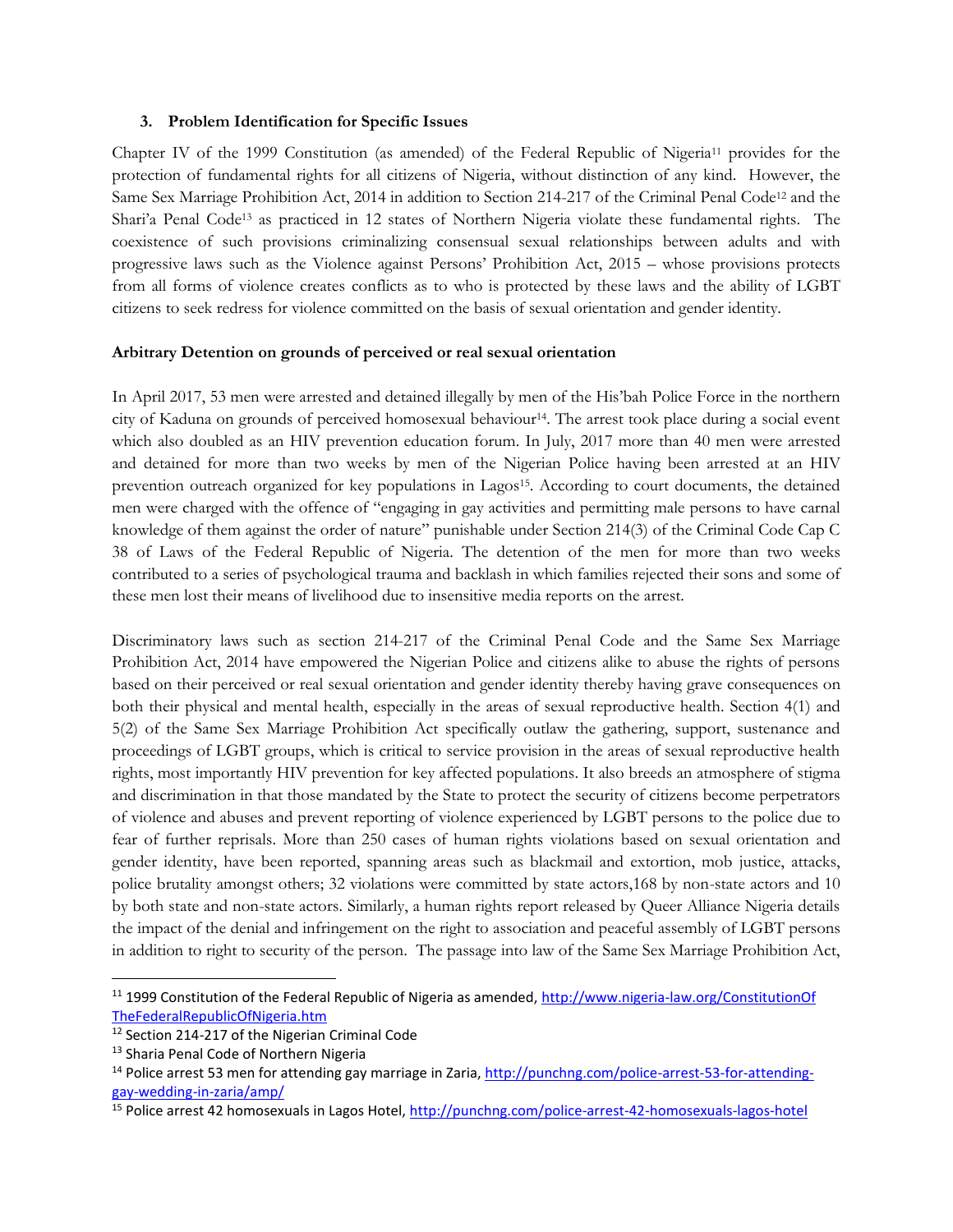2014, further exacerbate the plight of persons who identify as or are perceived to be LGBTI in a society where homophobia, violence and patriarchy are deeply rooted.

### **Violence based on perceived or real sexual orientation and gender identity**

Violence thus is a lived reality for persons whose sexual expression and gender identity does not conform to social norms. Discriminatory and retrogressive laws, such as the Same Sex Marriage Prohibition Act and provisions of Section 214-217 of the Criminal Code, which punish consensual same sex activities and relationships in private, empowers non-state actors, especially members of the community, to take up violence against persons perceived to be LGBTI. This is recorded in the case of mob justice against 14 men in the slum neighbourhood of Gishiri in Abuja, the Federal Capital Territory of Nigeria, two weeks after the passage into law of the Same Sex Marriage Prohibition Act, 2014 in January 201416. These men were chased out of their homes in the middle of the night by armed community members who claimed they have been mandated by the President (ex-President Goodluck Jonathan) to fish out LGBTI persons from their communities. It should be noted that the claims attributed to the ex-President are based on the fact that he signed the Same Sex Marriage Prohibition Act into law.

As a grassroots community organization, Queer Alliance has also recorded brutal attacks on LGBT persons in the town of Ibusa, in Delta State where people pretend to be LGBT and lure unsuspecting persons to the town, attack these persons and cart away their valuables, further threatening their victims not to report the crimes to the Police<sup>17</sup>. The fear of further reprisals by officers of the Nigerian Police discourages reports of violence by LGBT persons to relevant authourities. These discriminatory legal provisions also empower officers of the Nigerian Police Force to clamp down, extort and blackmail persons who identify as or are perceived to be LGBT persons. Queer Alliance has also recorded one case in Warri, Delta State in which police officers conspired with members of the public to clamp down on LGBT persons, especially gay men. Additionally, Queer Alliance has documented cases in which gay men persons have been forced out of their neighbourhood due to violence perpetrated by members of the community.

Sexual violence, specifically against lesbian and bisexual women have been recorded and reported by LGBT persons since the passage of the Same Sex Marriage Prohibition Act, 2014. Interviews conducted by Human Rights Watch with persons who identify as lesbians and bisexual note the pervasive nature of sexual violence, licensed by these discriminatory laws in the city of Calabar, Cross-River and Kano in Northern Nigeria since the passage of the law. Gay men are also often targets of rape in addition to blackmail<sup>18</sup>. Verbal violence is also pervasive and has been used by traditional and religious leaders to create an atmosphere that breed violence against LGBT persons. In 2018, traditional rulers in Egor in Edo State, South-South Nigeria, rendered curses on LGBT persons within their enclave and gave orders for the police to fish out these persons, moving from house to house between the hours of 12midnight and 1am19. This sort of verbal assault

 $\overline{\phantom{a}}$ 

<sup>&</sup>lt;sup>16</sup>Mobs declare war and attack on gays in Abuja[, https://www.naijacenter.com/news/mobs-declare-war-attacks](https://www.naijacenter.com/news/mobs-declare-war-attacks-gays-abuja/)[gays-abuja/](https://www.naijacenter.com/news/mobs-declare-war-attacks-gays-abuja/)

<sup>&</sup>lt;sup>17</sup> Queer Alliance documented cases of attack on LGBT persons by hoodlums in the town of Ibusa, Delta State

<sup>&</sup>lt;sup>18</sup> Human Rights Watch Report "Tell me where I can be Safe". The Impact of Nigeria's Same Sex Marriage Prohibition Act.

<sup>&</sup>lt;sup>19</sup> Traditional ruler issues curses on LGBT persons in Edo State, [https://leadership.ng/2018/01/27/traditional](https://leadership.ng/2018/01/27/traditional-rulers-flay-homosexuality-gay-marriages)[rulers-flay-homosexuality-gay-marriages](https://leadership.ng/2018/01/27/traditional-rulers-flay-homosexuality-gay-marriages)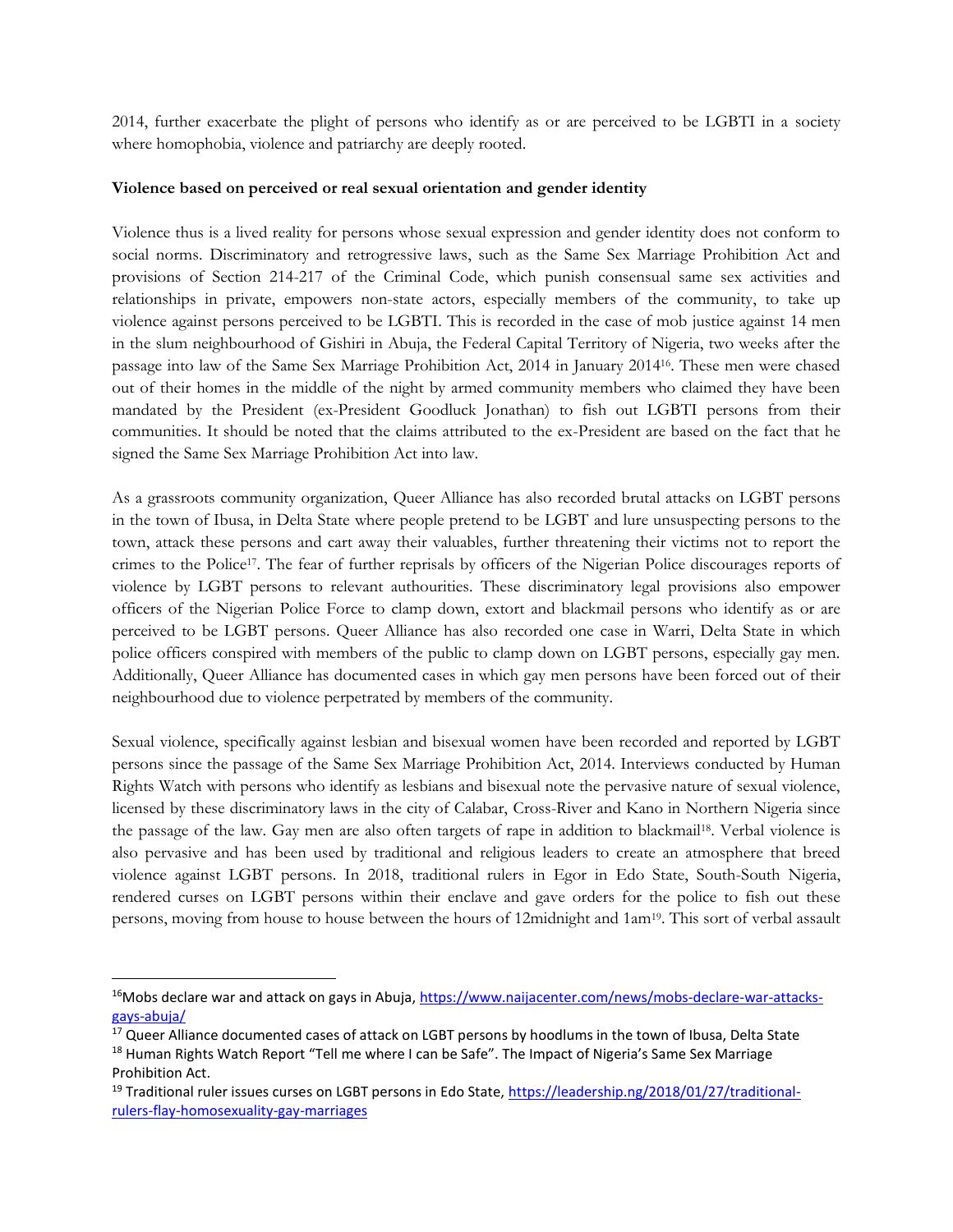breeds violence and creates an enabling environment for violence towards persons based on perceived sexual orientation.

The Violence against Persons Prohibition Act, 2015, which should be a tool for addressing violence without distinction of any kind, does not hold much water for LGBT persons; first on the grounds that the law which is only enforceable in the Federal Capital Territory and secondly the narrow definition of what sexuality is in a Nigerian context. Sexuality in the Nigerian context is seen as romantic physical attraction and relationship between opposite sexes. Any other form of expression outside this norm is seen as abnormal, hence sanctioned by law. This restricted definition of what sexuality is precludes the Violence against Persons law for serving as a tool to seek redress for violence committed towards LGBT persons by members of the general society.

Whilst it is commendable to note that the government has signed into law the Anti-Torture Bill, prohibiting and criminalizing torture as part of its obligations to the Convention against Torture and creating an Anti-Torture Commission, torture should be not be narrowly defined but its scope broadened to include any practices; be it social, traditional or religious that inflict psychological pain and inhumane treatment on anyone based on perceived or real sexual orientation, gender identity and other characteristics. This is in line with that fact that persons who identify as or are perceived to be LGBT continue to be psychologically abused and their human rights violated by security officers, healthcare providers, family members, religious and traditional institutions conducting reparative therapy.

### **Invasion of Privacy**

 $\overline{\phantom{a}}$ 

Section 37 of the 1999 Constitution of the Federal Republic of Nigeria as amended guarantees and protects the privacy of citizens, their homes, correspondence, telephone and telegraphic conversations. This is in line with Article 12 of the Universal Declaration of Human Rights and Article 17 (1,2) of the International Covenant on Civil and Political Rights, to which Nigeria is a signatory and has ratified. However, the Nigerian government through its state agency, the Nigerian Police, continuously violates the rights of its citizens, both LGBT and non-LGBT, through unlawful searching of their homes, phones and other personal belongings. This invasion of privacy has resulted in unlawful arrest and arbitrary detention of which extortion becomes the end result. Whilst the Inspector General of Police has given a notice to officers of the Nigerian Police Force to stop unwarranted searching of mobile phones of citizens<sup>20</sup>, low ranking officers of the Nigeria Police continue this practice unabated and where communication between two men or women insinuate sexual connotations, these persons are arbitrarily detained and extorted of their valuables before they are released.

A typical example of the invasion of privacy occurred on the 10th of May 2015, when more than 20 young men in their early twenties were arrested in Ibadan, Oyo State, Southwest Nigeria, at a birthday party which was held at the home of one of their friends. They were accused of organizing a gay party and initiating other young men into homosexuality. The suspects were unlawfully detained for more than 72 hours and eventually released after the police extorted a total sum of Two Hundred and Twenty-one Thousand Naira from these men as bail conditions. The arrested men were never tried in any court.

<sup>&</sup>lt;sup>20</sup> Inspector General of Police, Solomon Arase prohibits police officers from illegally accessing mobile phones, [https://www.vanguardngr.com/2016/01/igp-arase-prohibits-officers-from-illegally-accessing-mobile -phones/](https://www.vanguardngr.com/2016/01/igp-arase-prohibits-officers-from-illegally-accessing-mobile%20-phones/)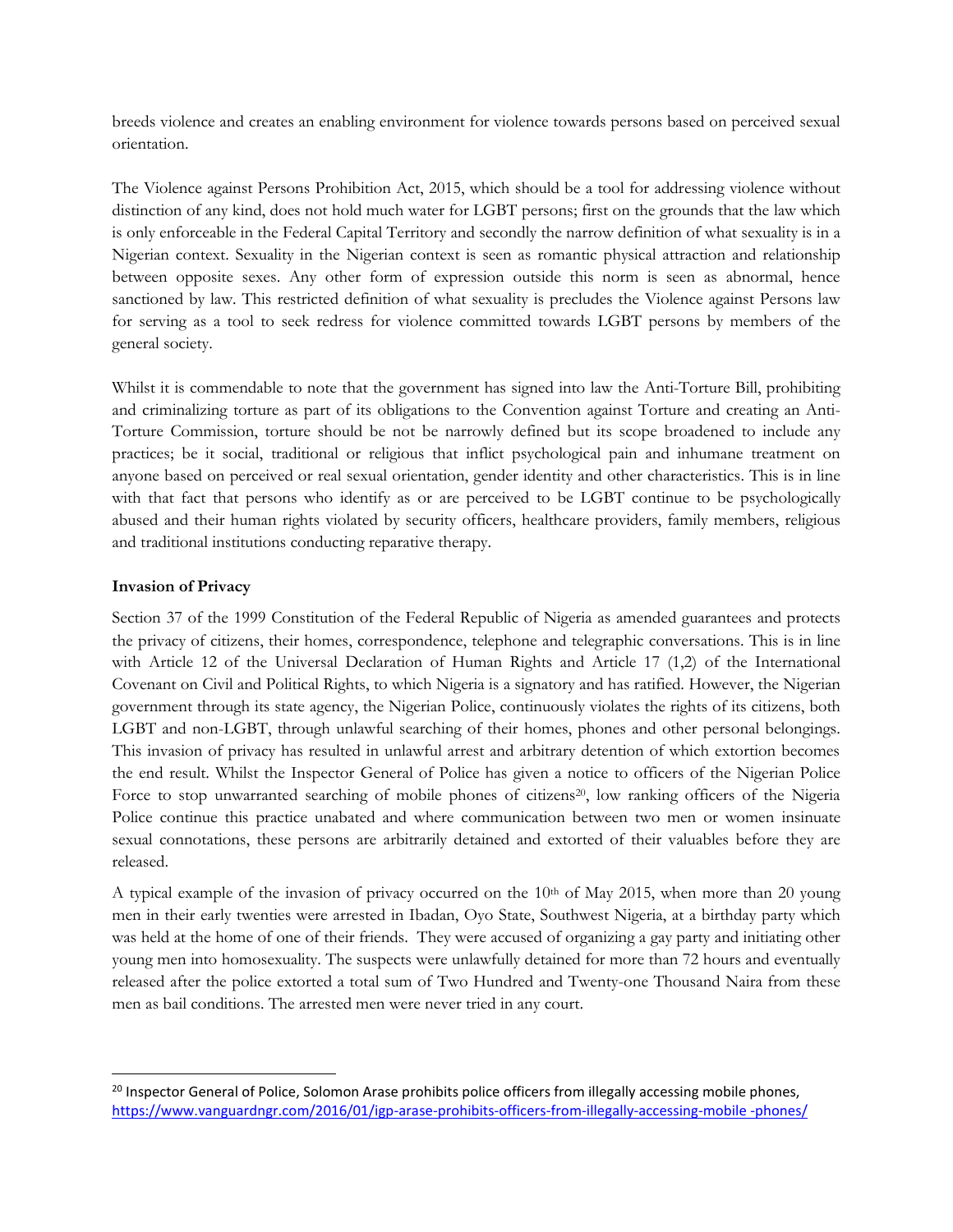Intersex persons are also not spared the invasion of their privacy and their right to bodily integrity. In 2017, a street hawker who happens to be an intersex child was sexually abused by fellow street hawkers in Delta State. On hearing the case, some men of the Nigeria Police Force inhumanly exposed the genitalia of the intersex child and made a video of the child which went viral on social media. The child was tagged a witch and abnormal, leading to another set of human rights violations and public shaming. The impact of such inhumane treatment by members of the public, aided by the officers of the Nigeria Police is psychological trauma which has consequences on the physical, sexual and mental health of intersex persons. As a signatory to international and regional covenants, human dignity must be upheld for all Nigerians irrespective of their sexual orientation, gender identity and other biological characteristics.

### **Health**

 $\overline{a}$ 

Scientific research has evidenced the link between discrimination, retrogressive laws and the mental health of persons who identify as LGBT. These include suicidal ideations, post-traumatic stress disorder following violent experiences, and depression<sup>21</sup>. A research conducted by the Bisi Alimi Foundation in 2017 highlighted the consequences of homophobia, biphobia and transphobia on LGBT persons in Nigeria, especially on their mental and physical health<sup>22</sup>. Results from the research, which was conducted online amongst LGBT persons residing in Nigeria aged 18 years and above, indicates that LGBT people living in Nigeria scored low on life satisfaction. The results of the research also indicated that LGBT people experienced verbal assault form doctors or nurses and were told that their health problems were of their own making. This implicates on the overall health of LGBT persons. There is also a nexus between mental health and sexual health, especially in a climate where LGBT persons lack the necessary support and resources to ensure that their sexual health needs are met. A climate of repression, illegal arrest, arbitrary detention and stigmatizing attitudes have direct consequences on the increasing rates of new HIV infections, between LGBT persons. Consequently, this also has implications on the health of the general population, where due to pressure, stigma and discrimination, LGBT persons, specifically gay men, maintain heterosexual relationships.

The discriminatory legal and social landscapes in which LGBT persons live have consequences on access to sexual reproductive health services and information and its availability. Gay and bisexual men continue to bear a high burden of the HIV and other sexual transmitted infections<sup>23</sup>, in part because of the existence of these discriminatory laws and the government reluctance to ensure that comprehensive sexuality education is available to all young persons, including those who identify as LGBT persons. Although not active, Nigeria operates a Family Life Health Education in place of comprehensive sexuality education which does not address issues on sexual diversity, sexual orientation and gender identity. In 2010, the Federal Government of Nigeria approved the National Reproductive Health Policy<sup>24</sup> with the sole objective of ensuring availability and access to full sexual and reproductive health information and quality services, by seeking to address key issues including: low funding, inadequate human resources and lack of linkages between adolescent reproductive health (ARH) services and the regular health service delivery system, poor coordination of ARH at state levels together with quality issues in STI/HIV/AIDS services.

<sup>22</sup> Not dancing to their music: The effects of homophobia, biophobia and transphobia on the lives of LGBTQ people in Nigeria Mental Health of LGBT Persons' in Nigeria, [www.bisialimifoundation.org/wp-](http://www.bisialimifoundation.org/wp-contents/uploads/2016/02/Not-dancing-to-their-music-main-copy.pdf)

[contents/uploads/2016/02/Not-dancing-to-their-music-main-copy.pdf](http://www.bisialimifoundation.org/wp-contents/uploads/2016/02/Not-dancing-to-their-music-main-copy.pdf)

[content/uploads/2016/09/C4C\\_Nigeria\\_-National \\_Reproductive\\_ Health\\_Policy.pdf](http://www.riseuptogether.org/wp-content/uploads/2016/09/C4C_Nigeria_-National%20_Reproductive_%20Health_Policy.pdf)

<sup>&</sup>lt;sup>21</sup> Burgess D, et al. 2007 Effects of perceived discrimination on the mental health and mental health services utilization among lesbian, bisexual and transgendered persons. Journal of LGBT Health Res 3 (4):1-14

<sup>&</sup>lt;sup>23</sup> Integrated Biological Behavioural Surveillance Survey. 2013. Federal Ministry of Health, Nigeria.

<sup>&</sup>lt;sup>24</sup> Nigerian National Reproductive Health Policy, [www.riseuptogether.org/wp-](http://www.riseuptogether.org/wp-content/uploads/2016/09/C4C_Nigeria_-National%20_Reproductive_%20Health_Policy.pdf)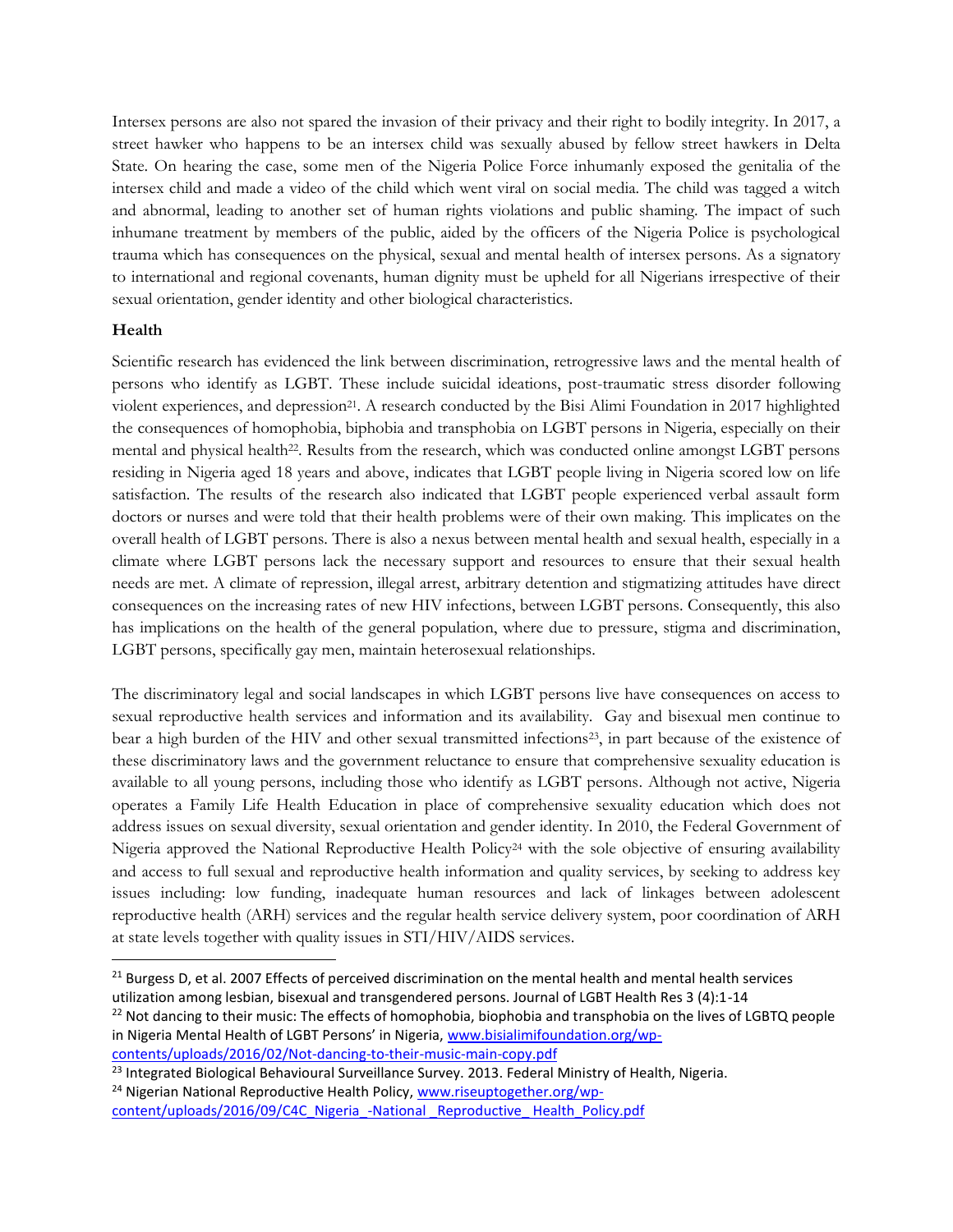Within this ambit of key issues defined, access to comprehensive sexual reproductive health information and services lacks a rights-based approach to ensure that issues of sexual diversity are captured and that young persons who identify as LGBT have access to sexual reproductive health information that truly pertains to them. Moreover, the media landscape which could propel the dissemination of sexual health information is regulated by the Broadcasting Organization of Nigeria and does not include information that pertains to LGBT persons. This has contributed to a high burden of sexually transmitted infections and HIV amongst young persons who identity as gay or bisexual, especially out-of-school LGBT youths.

Budgetary allocation to health falls short of the internationally recommended standard of 15% of which allocation to young people sexual reproductive health services is inadequate25. In 2017, the national budget for health was  $3.9\%$  of the total budget $26$ . With such budgetary allocations, the right to health and healthcare for all Nigerians is greatly affected. And in a climate of repression, retrogressive laws, violence, stigma and discrimination, provision for sexual reproductive health, especially for young persons' becomes harder.

 $25$  Abuja Declaration, Recommended budgetary allocation to health,

[http://www.who.int/healthsystems/publications/abuja\\_declaration/en/](http://www.who.int/healthsystems/publications/abuja_declaration/en/)

<sup>&</sup>lt;sup>26</sup> National Budgetary allocation to Health, [http://www.healthnews.ng/heres-breakdown-nigerias-2018-budgetary](http://www.healthnews.ng/heres-breakdown-nigerias-2018-budgetary-allocation-health/)[allocation-health/](http://www.healthnews.ng/heres-breakdown-nigerias-2018-budgetary-allocation-health/)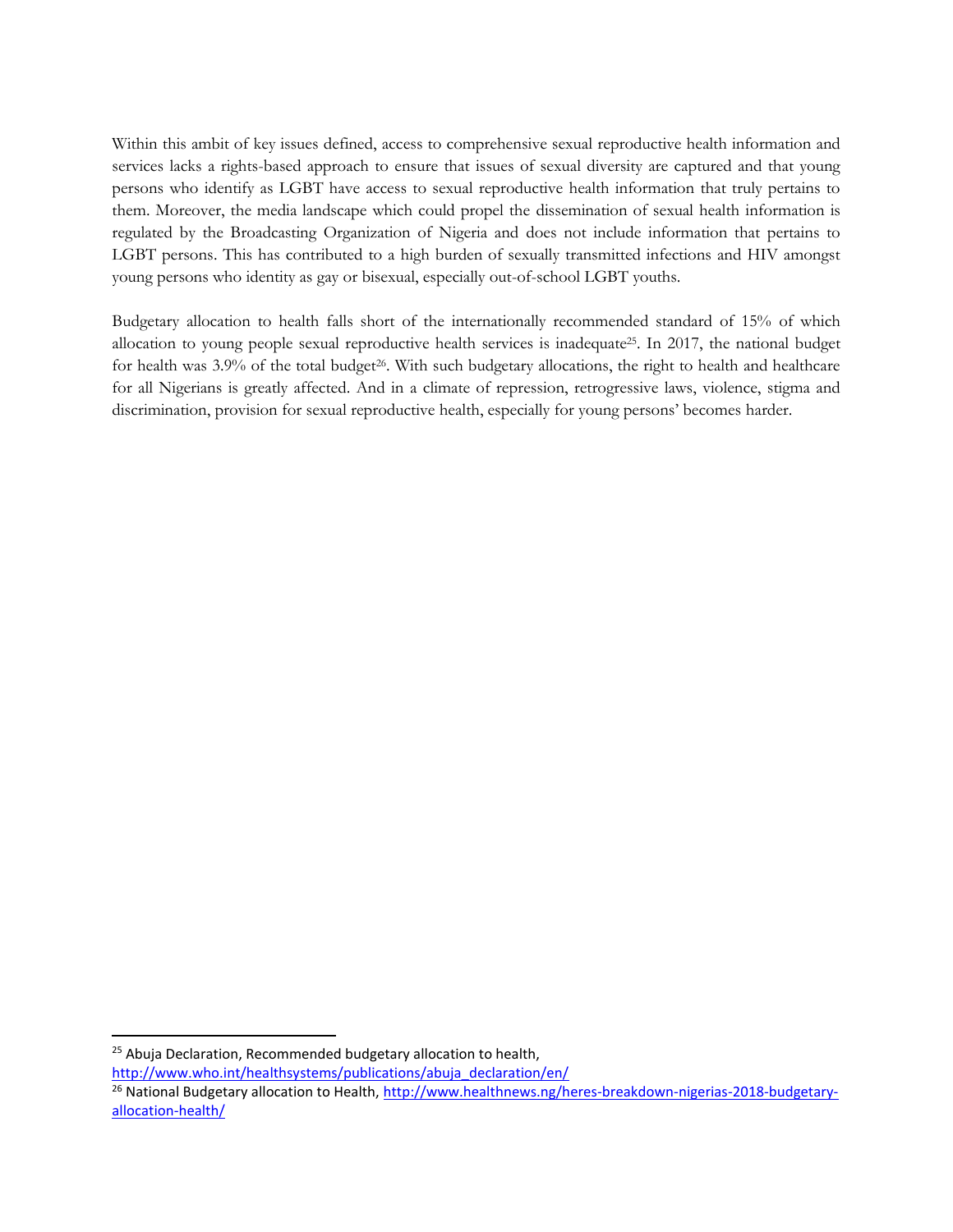#### **4. Recommendations for Action**

At the 4th and 17th sessions of the Human Rights Council, Nigeria rejected all recommendations related to sexual orientation and gender identity on the grounds of religion and public morality, stating that same-sex marriage is against its national values. To support the rejections, the PEW polling data was cited as it shows 92% of Nigerians support the Same-Sex Marriage Prohibition Bill passed by the Senate and House of Representatives and signed into law on 7th January 2014. The Nigerian government also claimed that sexual and gender minorities are not visible in Nigeria and that there are no officially registered association of gays and lesbians in the country. This is not true, especially on the grounds that LGBTI persons and organizations serving their interests have submitted and participated in public hearings on the Same Sex Marriage Prohibition Bill before it was assented to.

The recommendations provided to Nigeria were to modify and review all legislations and policies that institutionalized discrimination, stigma and fostered violence towards people based on their sexual orientation and gender identity; and to bring its national laws in line with the Optional Protocol 2 of the ICCPR<sup>27</sup>. Austria and Sweden gave recommendations to renounce the Same-Sex Marriage Bill, with a view to decriminalizing homosexuality and guaranteeing the universality of human rights, safeguard and protect the human rights of all its citizens irrespective of gender, age, sexual orientation, gender identity or religious affiliation. Austria further recommended addressing illegal detention and arbitrary arrest of persons on grounds of sexual orientation and gender identity and to release those held in prison on grounds of sexual orientation. Canada recommended that Nigeria should take active measures in ensuring that no legislations which discriminate between men and women and the enactment of legislation which prohibited violence against people based on sexual orientation.

Since the last review of Nigeria, the Same Sex Marriage Prohibition Bill has since become a law in addition to states such as Lagos State, passing the Lagos Same Sex Marriage Prohibition Law28. These laws have become a tool for various rights violations with impunity against LGBT Nigerians. The recommendations provided to Nigeria at the 4th and 17th Sessions of the Human Rights Council, if accepted, could have positively affected the sociopolitical and economic realities of LGBT persons and as such remain valid in ensuring that human rights are protected for all Nigerians irrespective of sexual orientation and gender identity. However, the distinction between the Lagos Same Sex Marriage Prohibition Law and the Federal Same Sex Marriage Prohibition Act is that whilst the Federal law curtails fundamental rights such as right to peaceful assembly and association and prohibits the support, sustenance and proceedings of LGBT persons and organizations serving their interest, the Lagos law is restricted to the prohibition of marriages between persons of the same and came into effect in 2007.

The willingness of Nigeria to reform its criminal laws and rescind discriminatory provisions on grounds of sexual orientation and gender identity is also a key question of the independence of the judiciary and the preparedness of the Executive and Legislative arms of government to bring its human rights laws in accordance with international standards. The implementation of these recommendations would serve as a catalyst towards the sociopolitical and economic development of the country. Human rights protection and human development are not mutually exclusive. No society will develop when discriminatory provisions which allow for human rights abuses with impunity continue to co-exist with a constitution that protects fundamental human rights without distinction of any kind. If these recommendations are accepted and

 $\overline{\phantom{a}}$ 

<sup>&</sup>lt;sup>27</sup> Recommendations to Nigeria at the  $17<sup>th</sup>$  Session of the Human Rights Council

<sup>28</sup> Lagos Same Sex Marriage (Prohibition) Law, 2007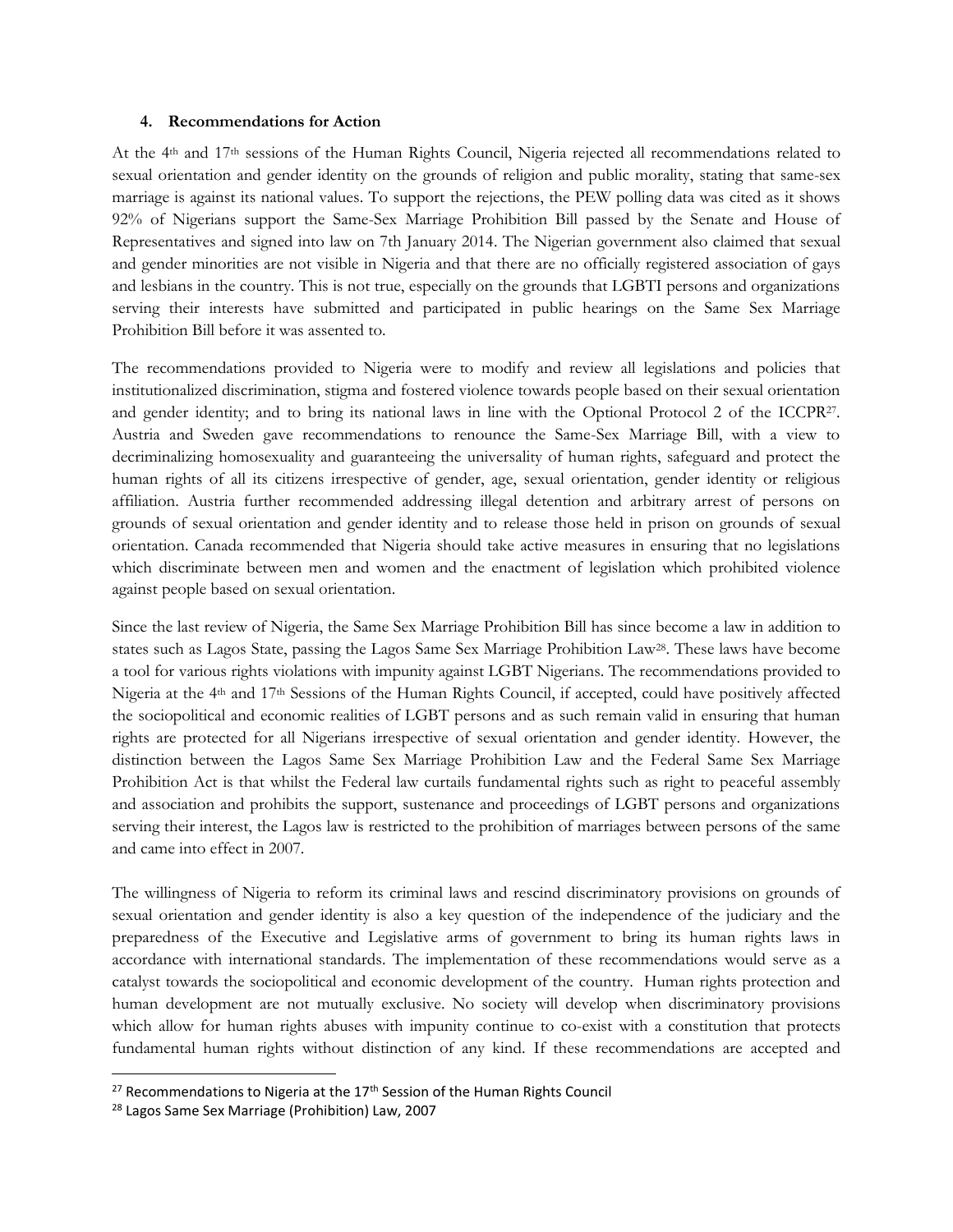implemented by Nigeria, LGBT persons can report human rights violations and violence experienced on grounds of sexual orientation and gender identity to the police and other security agencies without fear of further reprisals.

Nigeria being a secular state without an official religion also needs to also ensure that religious based laws such as the provisions of the Sharia Penal Code of Northern Nigeria be brought in conformity with international human rights laws which protects from discrimination and prohibits the penalty of capital punishment for consensual sexual relationships and also the 1999 Constitution as amended. Nigeria's endorsement and ratification of the ICCPR, ICESCR, CEDAW, CRC and other international human rights treaties which protect from discrimination based on any grounds, including sexual orientation and gender identity, signifies that it is possible for these recommendations provided by member states of the United Nations to be fully implemented. These recommendations are not extraneous and are in line with the provisions of the Chapter IV of the 1999 Constitution of the Federal Republic of Nigeria which guarantees fundamental freedoms for all Nigerians

Following on the recommendations provided at the 4<sup>th</sup> and 17<sup>th</sup> Session of the Human Rights Council, LGBT organizations whose names appear in this report recommend to the Government of the Federal Republic of Nigeria, as part of ensuring that human rights are protected, fulfilled and respected for all its citizens without recourse to sexual orientation and gender identity;

- 1. Review with the aim of repealing Section 214-217 of the Criminal Code, which criminalizes and penalizes consensual private same sex relationships between adults in addition to provision of the Sharia Penal Code of Northern Nigeria which enforces capital punishment for those convicted of the crime of homosexuality.
- 2. Ensure that the fundamental right to freedom of association and peaceful assembly is respected and protected for all Nigerians regardless of distinction of any kind in accordance with the Chapter IV of the 1999 Constitution and other international human rights treaties which Nigeria has signed and ratified, including the African Charter on Human and Peoples Rights which is domesticated as part of national laws.
- 3. Rescind Section 4, 5 and 6 of the Same Sex Marriage Prohibition Act, 2014 which denies the fundamental rights to freedom of association and peaceful assembly for LGBT persons and organizations working to serve their interests, in addition to the freedom of expression and opinion which interferes with the full enjoyment of all other fundamental freedoms contained with the 1999 Constitution as amended.
- 4. Expand the territorial scope of the Violence against Persons' Prohibition Act, 2015, especially Article 37, as part of ensuring that everyone in Nigeria and no matter their sexual orientation or gender identity can seek redress for violence with this instrument.
- 5. The Ministry of Health, National Agency for the Control of AIDS and other such agencies responsible for the health of Nigerians should take measures to ensure that young persons no matter their sexual orientation or gender identity have access to comprehensive sexuality education to enable